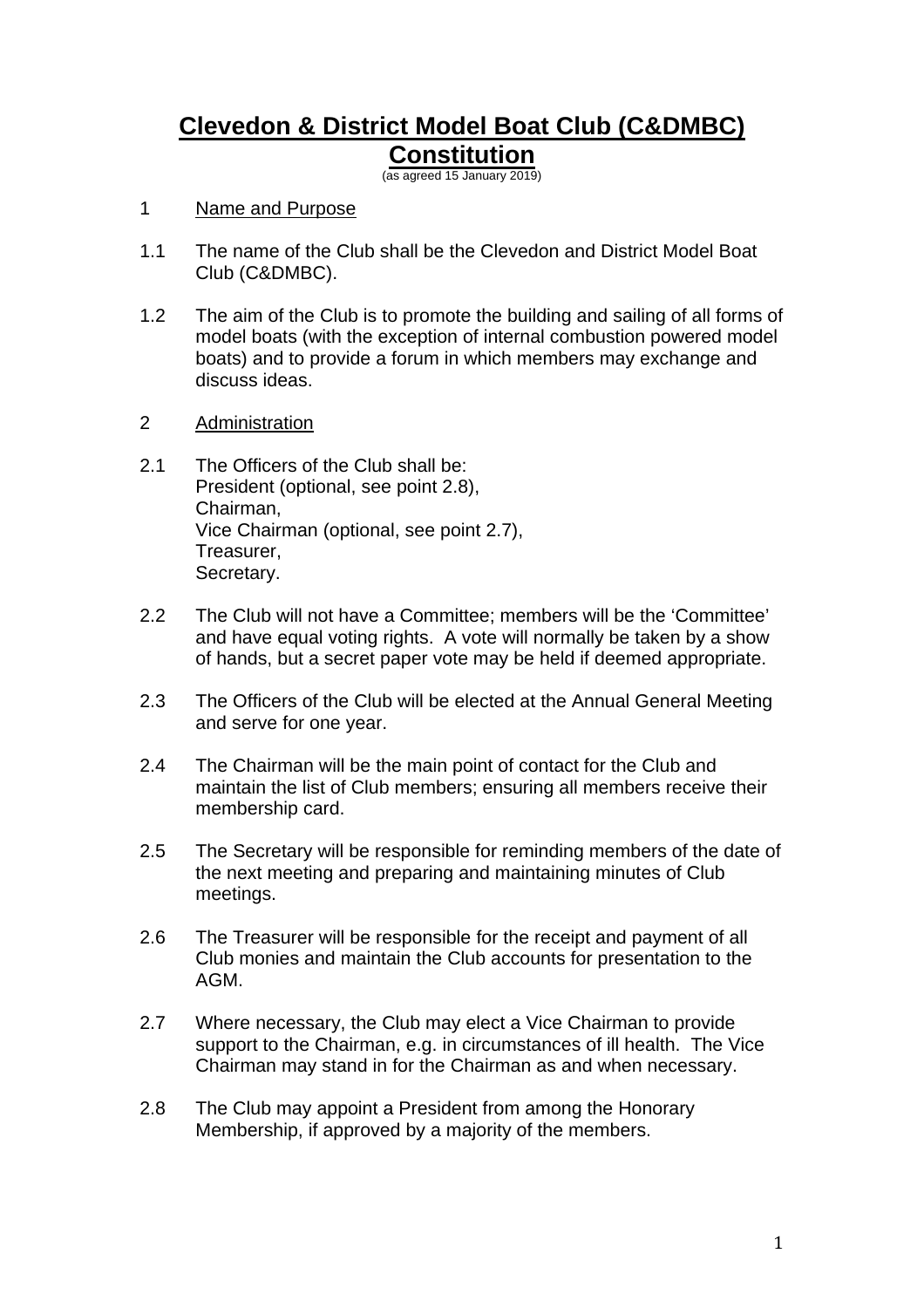- 2.9 The Club will meet on the third or fourth Tuesday of the month, see clubs web site for exact dates. The summer meetings from May to August will take the form of sailing sessions on the Marine Lake.
- 2.10 The Club will also hold a monthly Sunday sailing session at the Marine Lake on the second Sunday of the month.
- 2.11 The Annual General Meeting (AGM) will be held in October for the presentation of accounts, the election of officers and any motions received by the Secretary prior to the meeting. A quorum of 20% of members will be required for the meeting to proceed.
- 2.12 At the AGM, the agenda will include: The Chairman's report, The Secretary's report, The Treasurer's report which will be required to include the presentation of the Club's financial position and make the current bank statement available for members to view. The Treasurer will also present a list of the Club's assets.
- 2.13 An Extraordinary General Meeting may be convened where the Officers of the Club are agreed it is appropriate. Members shall receive notification of the EGM at least one week prior to the date of a meeting. A quorum of 20% of members will be required for the meeting to proceed.
- 2.14 At the AGM and EGM, the President or, in the absence of a President, the Chairman will have the casting vote.
- 3 Membership
- 3.1 Full Club membership will run from the  $1<sup>st</sup>$  of October until the  $30<sup>th</sup>$ September the following year.
- 3.2 The Club will have three categories of membership: Full membership, Family membership (husband, wife, children under 18 years of age), Honorary membership.
- 3.3 A decision to award Honorary Membership must be approved by a majority of Club members. Honorary members will not be liable for payment of the annual subscription.
- 3.4 A telephone cards listing the home or mobile telephone numbers of all members will be issued to each member.
- 3.5 The Club may refuse a membership application and has the right to expel any member who has not exhibited reasonable standards of behaviour. Any decision to expel a member must be supported by a sub-committee comprising of the President and the officers of the Club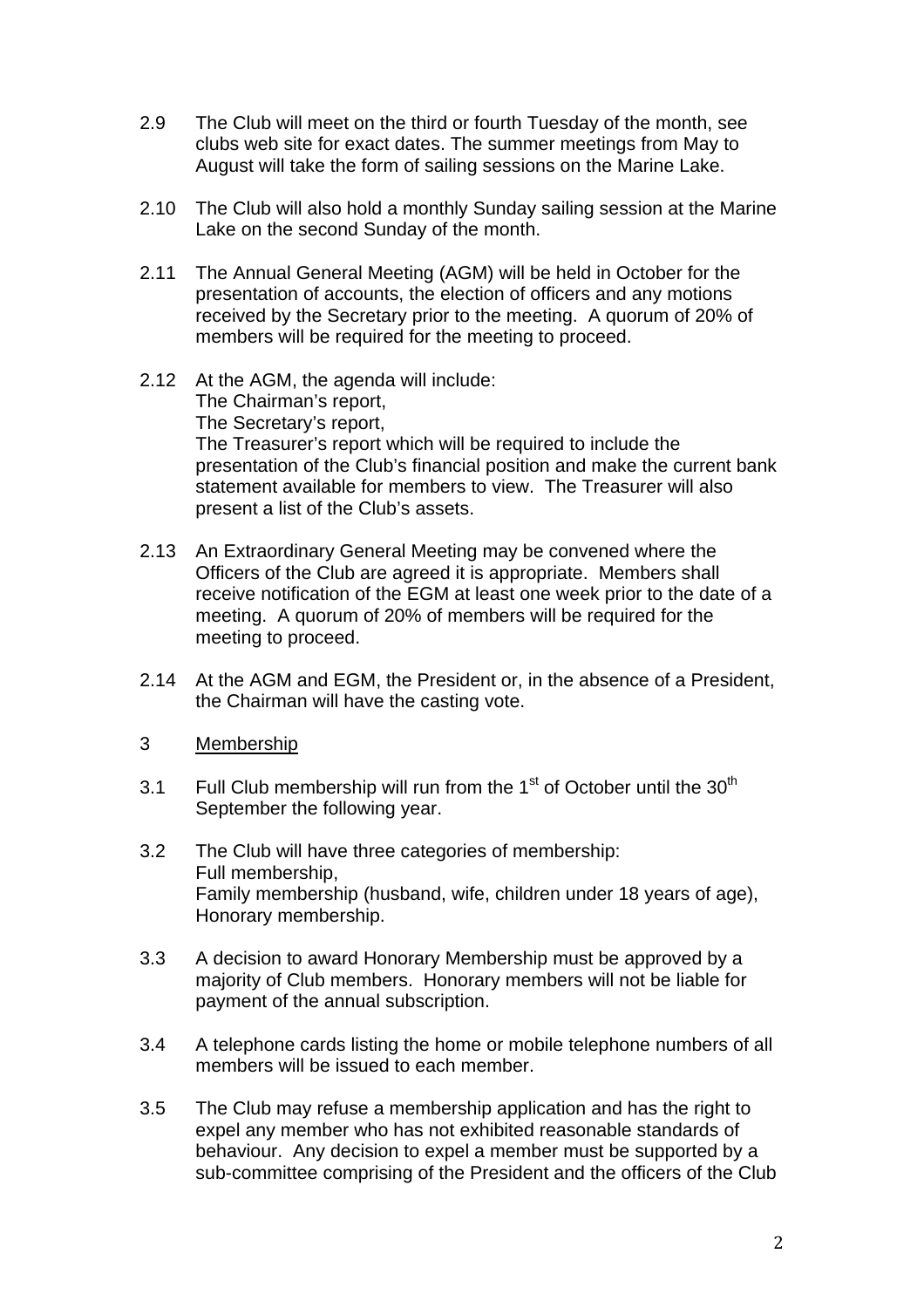plus three additional club members. A member facing expulsion will have the right of appeal against such a decision to the sub-committee. The President will have the right to summarily expel a member with no redress providing the officers of the club plus three members are in agreement.

- 3.6 Membership will be limited to 50 members plus junior members.
- 4 Finance
- 4.1 Membership subscriptions will be set at a rate per annum and reviewed annually. Payment of subscriptions will be due at the AGM in October, with payment received by the end of November. A new member joining throughout the year will pay a pro-rata subscription based on the number of months remaining. A former member, who does not rejoin as normal, will be expected to pay the full subscription if he/she wishes to rejoin during the year.
- 4.2 Income received will be used for the payment of Club insurance as required to cover third party insurance.
- 5 Code of Conduct
- 5.1 Members are expected to behave in an orderly manner and have regard for the reputation of the Club, safety, public health and the environment.
- 5.2 Members are expected to behave in an appropriate manner to other Club members and to members of the public and be aware of possible consequences of personal statements.
- 6 Privacy and Data Protection
- 6.1 Applying for membership of the Club requires the completion of a membership form, which will collect personal information including name, address, email address, and telephone number.
- 6.2 This information may be used to send communications to members including minutes, information on Club events or other Club matters, information from other clubs or information requested or information that may be considered to be of interest. It may also be used to obtain members views on Club matters.
- 6.3 By joining C&DMBC, members give their consent for the Club Officers to retain member's personal data both in paper format and on computer for the purpose of administering the Club's business.
- 6.4 Member telephone numbers and email addresses will only be shared with other members, unless advised otherwise.